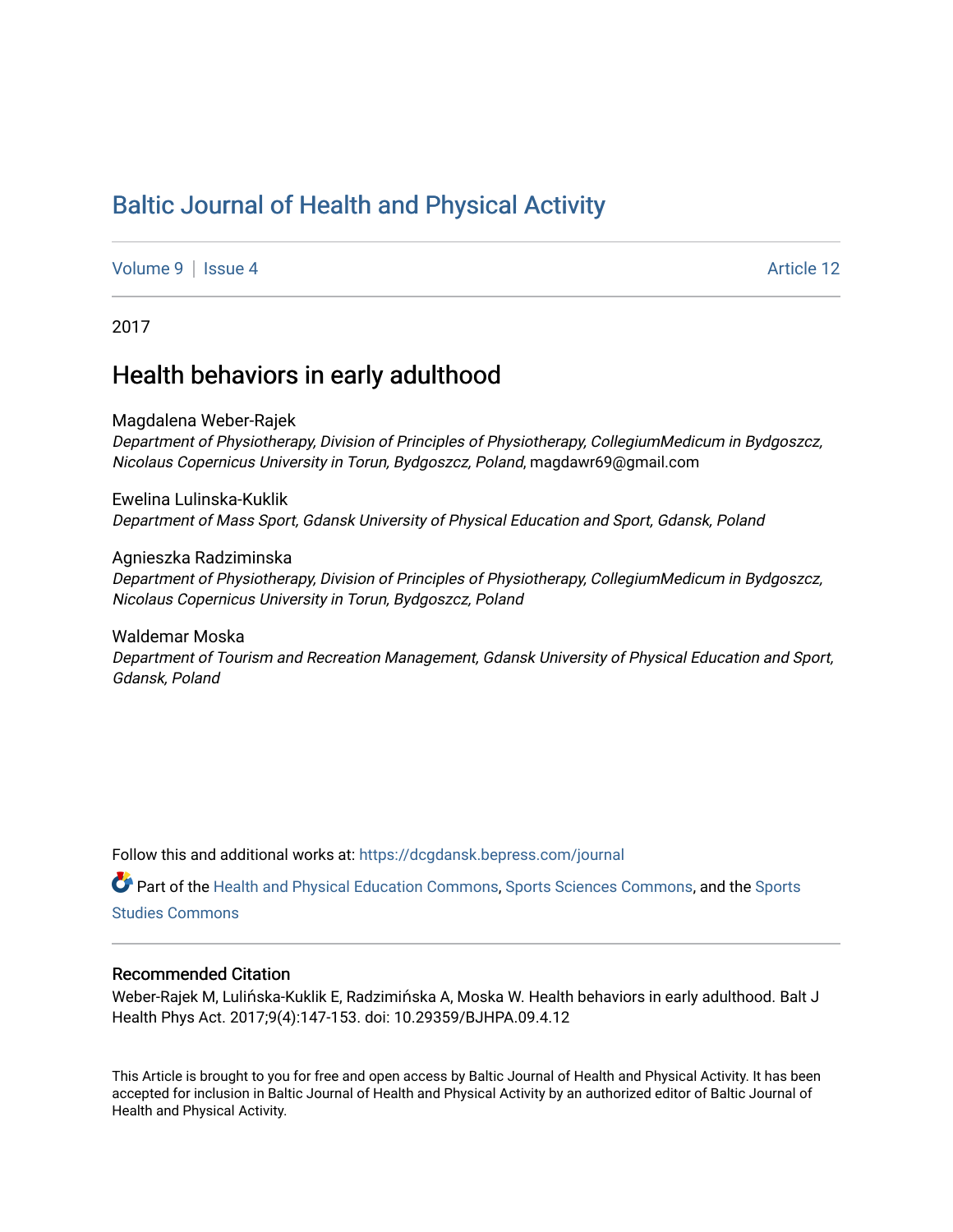#### **Baltic Journal of Health and Physical Activity 2017;9(4):147-153** Journal of Gdansk University of Physical Education and Sport in Gdansk e-ISSN 2080-9999

# **Health behaviors in early adulthood**

**Authors' Contribution: A** Study Design

- **B** Data Collection
- **C** Statistical Analysis **D** Data Interpretation
- **E** Manuscript Preparation
- **F** Literature Search
- **G** Funds Collection

#### **Magdalena Weber-Rajek1 ABCDE, Ewelina Lulińska-Kuklik2 BDE, Agnieszka Radzimińska1 BF, Waldemar Moska3 CD**

- <sup>1</sup> Department of Physiotherapy, Division of Principles of Physiotherapy, Collegium
- Medicum in Bydgoszcz, Nicolaus Copernicus University in Torun, Bydgoszcz, Poland 2 Department of Mass Sport, Gdansk University of Physical Education and Sport, Gdansk, Poland
- <sup>3</sup> Department of Tourism and Recreation Management, Gdansk University of Physical Education and Sport, Gdansk, Poland

| abstract                     |                                                                                                                                                                                                                                                                                                                                                                                                                                                                                                                                                                                                                                                                                                                                                                                                                                                               |
|------------------------------|---------------------------------------------------------------------------------------------------------------------------------------------------------------------------------------------------------------------------------------------------------------------------------------------------------------------------------------------------------------------------------------------------------------------------------------------------------------------------------------------------------------------------------------------------------------------------------------------------------------------------------------------------------------------------------------------------------------------------------------------------------------------------------------------------------------------------------------------------------------|
| <b>Background</b>            | During the early adulthood health promoting behaviors are created, but also risky<br>behaviors increase. The research of health behavior is believed to be currently a valid<br>method for estimating the health status of the population. The purpose of the research was<br>to evaluate the health behaviors of young adults studying at various courses in Bydgoszcz<br>universities.                                                                                                                                                                                                                                                                                                                                                                                                                                                                      |
| <b>Material/Methods</b>      | The study involved 313 people studying in the fields of health and engineering. The study<br>used the Inventory of Health Behaviors (IoHB) by Z. Juczyński.                                                                                                                                                                                                                                                                                                                                                                                                                                                                                                                                                                                                                                                                                                   |
| <b>Results</b>               | Throughout the treatment group an average level of health-related behavior was shown.<br>The highest level of health-related behavior has been shown in a group of students of<br>Nutrition, the lowest in the group of students of Construction. The results of the students<br>related to health were higher than the results of engineering courses. The women's results<br>were higher than men's results.                                                                                                                                                                                                                                                                                                                                                                                                                                                |
| <b>Conclusions</b>           | Special attention should be paid to health education of young people in order to form<br>proper pro-health attitudes.                                                                                                                                                                                                                                                                                                                                                                                                                                                                                                                                                                                                                                                                                                                                         |
| Key words                    | health behaviors, early adulthood                                                                                                                                                                                                                                                                                                                                                                                                                                                                                                                                                                                                                                                                                                                                                                                                                             |
| article details              |                                                                                                                                                                                                                                                                                                                                                                                                                                                                                                                                                                                                                                                                                                                                                                                                                                                               |
| <b>Article statistics</b>    | Word count: 1,783; Tables: 4; Figures: 0; References: 27<br>Received: September 2017; Accepted: December 2017; Published: December 2017                                                                                                                                                                                                                                                                                                                                                                                                                                                                                                                                                                                                                                                                                                                       |
| <b>Full-text PDF:</b>        | http://www.balticsportscience.com                                                                                                                                                                                                                                                                                                                                                                                                                                                                                                                                                                                                                                                                                                                                                                                                                             |
| Copyright                    | © Gdansk University of Physical Education and Sport, Poland                                                                                                                                                                                                                                                                                                                                                                                                                                                                                                                                                                                                                                                                                                                                                                                                   |
| Indexation:                  | Celdes, Clarivate Analytics Emerging Sources Citation Index (ESCI), CNKI Scholar (China National Knowledge<br>Infrastructure), CNPIEC, De Gruyter - IBR (International Bibliography of Reviews of Scholarly Literature in<br>the Humanities and Social Sciences), De Gruyter - IBZ (International Bibliography of Periodical Literature in<br>the Humanities and Social Sciences), DOAJ, EBSCO - Central & Eastern European Academic Source, EBSCO -<br>SPORTDiscus, EBSCO Discovery Service, Google Scholar, Index Copernicus, J-Gate, Naviga (Softweco, Primo<br>Central (ExLibris), ProQuest - Family Health, ProQuest - Health & Medical Complete, ProQuest - Illustrata: Health<br>Sciences, ProQuest - Nursing & Allied Health Source, Summon (Serials Solutions/ProQuest, TDOne (TDNet),<br>Ulrich's Periodicals Directory/ulrichsweb, WorldCat (OCLC) |
| Funding:                     | This research received no specific grant from any funding agency in the public, commercial, or not-for-profit<br>sectors.                                                                                                                                                                                                                                                                                                                                                                                                                                                                                                                                                                                                                                                                                                                                     |
| <b>Conflict of interest:</b> | Authors have declared that no competing interest exists.                                                                                                                                                                                                                                                                                                                                                                                                                                                                                                                                                                                                                                                                                                                                                                                                      |
| <b>Corresponding author:</b> | Dr Magdalena Weber-Rajek, Nicolaus Copernicus University in Torun Collegium Medicum in Bydgoszcz -<br>Department of Physiotherapy; 85-801 Bydgoszcz, Techników 3 Street, Bydgoszcz 85-801, Poland;<br>e-mail: magdawr69@gmail.com                                                                                                                                                                                                                                                                                                                                                                                                                                                                                                                                                                                                                             |
| <b>Open Access License:</b>  | This is an open access article distributed under the terms of the Creative Commons Attribution-Non-commercial<br>4.0 International (http://creativecommons.org/licenses/by-nc/4.0/), which permits use, distribution, and<br>reproduction in any medium, provided the original work is properly cited, the use is non-commercial and is<br>otherwise in compliance with the license.                                                                                                                                                                                                                                                                                                                                                                                                                                                                          |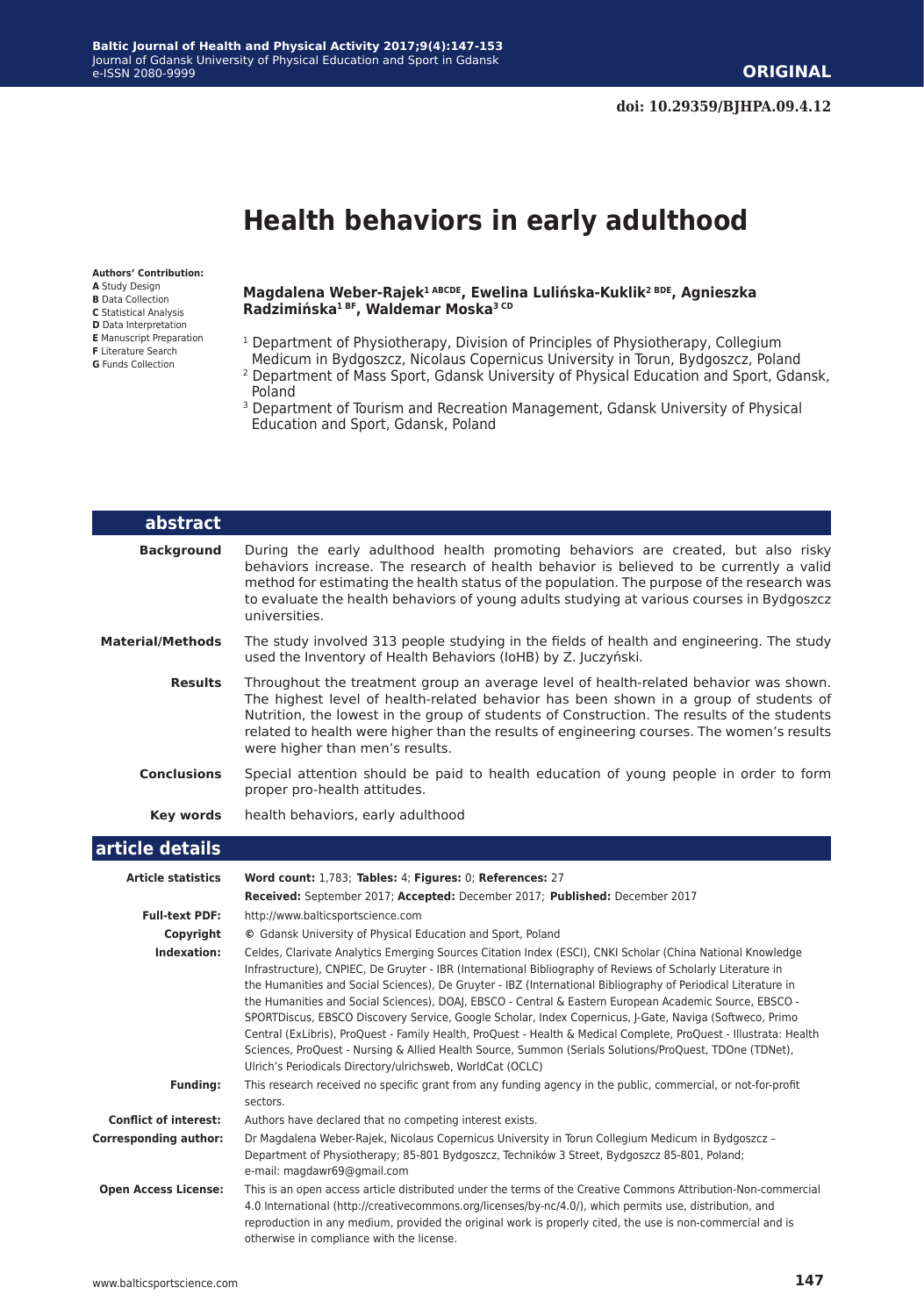## **introduction**

The need to care for public health has become a goal of the Polish National Health Program for 2016–2020 [1]. The operational objectives of the program include:

- improving a diet, nutritional status and physical activity;
- prevention and resolution of problems related to the use of psychoactive substances, behavioral addictions and other risky behaviors;
- prevention of mental health problems and improving the well-being of the public;
- promotion of healthy and active ageing.

The research of health behavior is believed to be currently a valid method to measure the health status of the population. It is also an important element in the planning and evaluation of the health promotion and health education programs.

Early adulthood is a period when people reach their peak physical and psychosocial development [2]. At the same time, this is the period when young people are exposed to stressful situations, often leading to the states of neurotic disorders and depression [3–5]. This may involve the fact that at that time there are numerous internal conflicts and new stressful situations (launch of studies, a new peer group, taking up the first job) for a young adult [6]. During this period, they perpetuate the health promoting behaviors as well as the anti-health behaviors which in some young people, after a phase of experimentation, consolidate. Then they decide whether in the adult life the behaviors risky to their health will remain.

#### **the aim of the study**

The purpose of the research was to evaluate the health behaviors of young adults studying at various courses in universities in Bydgoszcz. The second aim of the research was to state whether the level of health behaviors differentiates students of the courses related to health in comparison to students of engineering courses. A comparison of the level of women's health-related behaviors with those of men was also carried out.

#### **material and methods**

The study involved 313 people (159 women and 154 men), at the age of 21 to 27 years old, studying in the fields of health (Physiotherapy, Nutrition, Public Health, Cosmetology) and engineering courses (Logistics, Construction, National Security). The research was carried out with use the Inventory of Health Behavior (IoHB) by Zygfryd Juczyński (in Polish: Inwentarz Zachowań Zdrowotnych IZZ). IoHB consists of 24 statements that describe any kind of behavior related to health [7]. The numerical values are counted in order to obtain the overall rate of health behaviors. These values range from 24 to 120 points. The higher the score, the higher the intensity of the behavior. The raw results are calculated into standardized sten standards: sten 1–4 – low results; sten 5–6 – average results; 7–10 sten – high scores. Apart from such an interpretation, the severity of the 4 categories of health behaviors is separately calculated: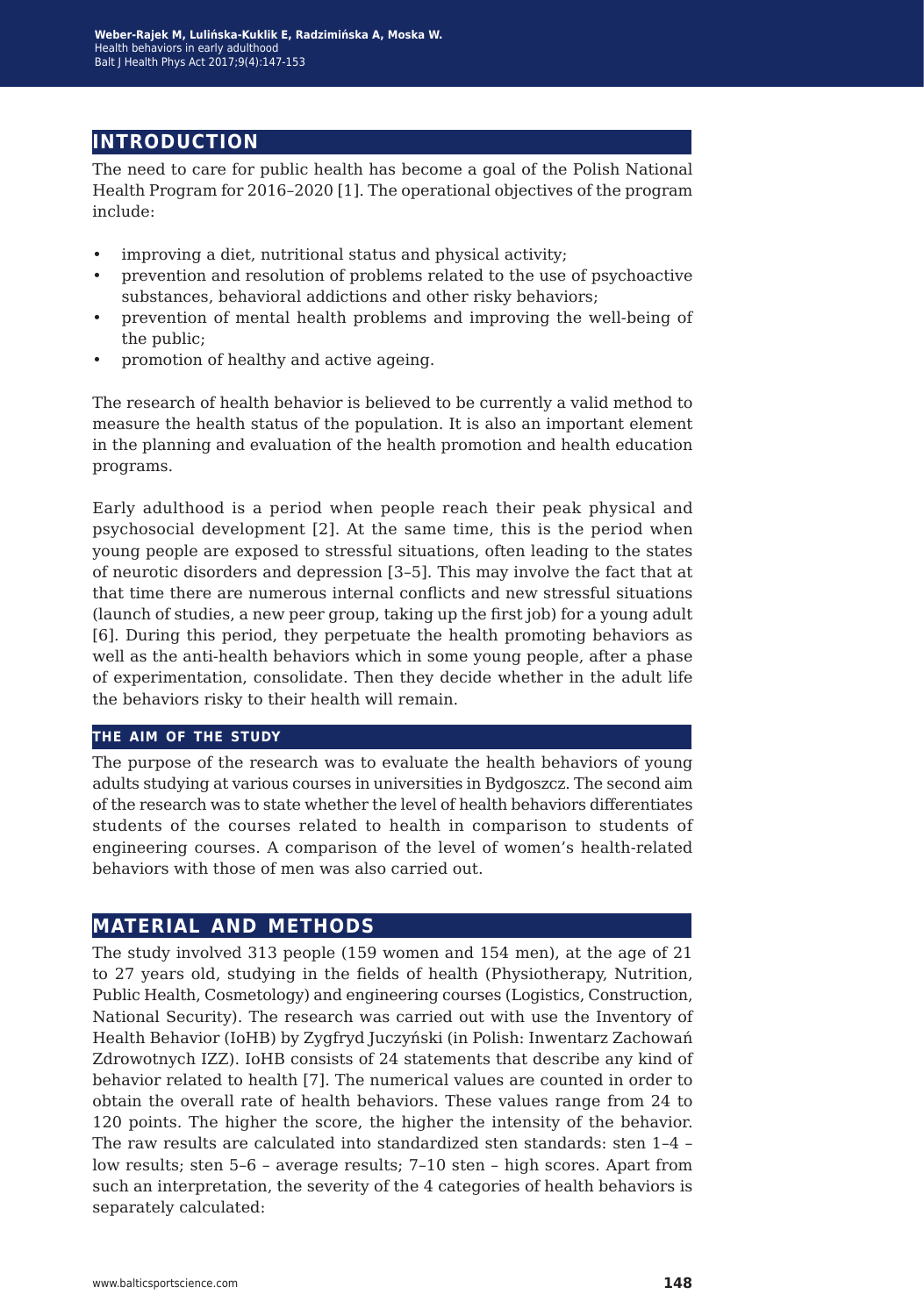- PNH proper nutrition habits a type of food eaten;
- PB prophylaxis behavior adherence to health recommendations, obtaining information about health and disease;
- PPA positive psychological attitude avoiding too strong emotions, stress, tension and depressing situations;
- HP health practices daily habits, physical activity, sleep, rest.

The maximum amount of points that can be obtained in a particular category of health-related behavior is 5. Statistical analysis was performed using the software PQStat, version 1.4.6. In the statistical analysis the descriptive statistics, parametric and non-parametric tests were used. The normality of the distribution of the variables was verified using the Shapiro–Wilk test. In order to compare results between the six groups, the Anova test was used for independent groups; in order to compare the results between the two groups – Student's t-test was used for the independent groups. The significance level  $\alpha = 0.05$  was adopted.

#### **results**

Table 1 shows the descriptive statistics for the results of the questionnaire IoHB across the whole tested group.

Table 1. The descriptive statistics for the results of the questionnaire IoHB across the whole tested group

|                                        | Descriptive statistics |      |           |      |      |  |  |
|----------------------------------------|------------------------|------|-----------|------|------|--|--|
| Variable                               | n                      | x    | <b>SD</b> | Min. | Max  |  |  |
| IoHB - sten                            | 313                    | 6.18 | 2.13      |      | 10   |  |  |
| IoHB - proper nutrition habits         | 313                    | 3.21 | 0.54      | 1.67 | 4.83 |  |  |
| IoHB - prophylaxis behavior            | 313                    | 3.02 | 0.61      | 1.33 | 4.50 |  |  |
| IoHB - positive psychological attitude | 313                    | 3.12 | 0.66      | 1.50 | 5.00 |  |  |
| IoHB - health practices                | 313                    | 2.95 | 0.55      | 1.83 | 4.50 |  |  |

 $n$  – number of observations;  $\bar{x}$  – arithmetic average; Min – minimum; Max – maximum; SD – standard deviation

In the next stage, a comparison of the results of the questionnaire IoHB – sten between students of various courses was made. The results are presented in Table 2.

Table 2. Statistical analysis of the results of the questionnaire IoHB – sten between students of individual fields of study

|           |                          |    | Descriptive statistics |           |      |     |                    | Anova test |  |  |
|-----------|--------------------------|----|------------------------|-----------|------|-----|--------------------|------------|--|--|
| Variable  |                          | n  | $\bar{x}$              | <b>SD</b> | Min. | Max | <b>F</b> statistic | p          |  |  |
|           | <b>Dietetics</b>         | 43 | 8.34                   | 0.89      | 7    | 10  |                    |            |  |  |
|           | Cosmetology              | 38 | 8.02                   | 1.40      | 4    | 10  |                    |            |  |  |
|           | Public Health            | 46 | 7.02                   | 1.74      | 3    | 10  |                    |            |  |  |
| IoHB-sten | Physiotherapy            | 50 | 6.64                   | 1.85      | 3    | 10  | 36.493439          | 0.00001    |  |  |
|           | Logistics                | 50 | 5.94                   | 1.81      | 3    | 10  |                    |            |  |  |
|           | <b>National Security</b> | 41 | 4.60                   | 1.65      | 1    | 8   |                    |            |  |  |
|           | Construction             | 45 | 4.46                   | 1.82      | 1    | 7   |                    |            |  |  |

n – number of observations; x̄ – arithmetic average; Min – minimum; Max – maximum; SD – standard deviation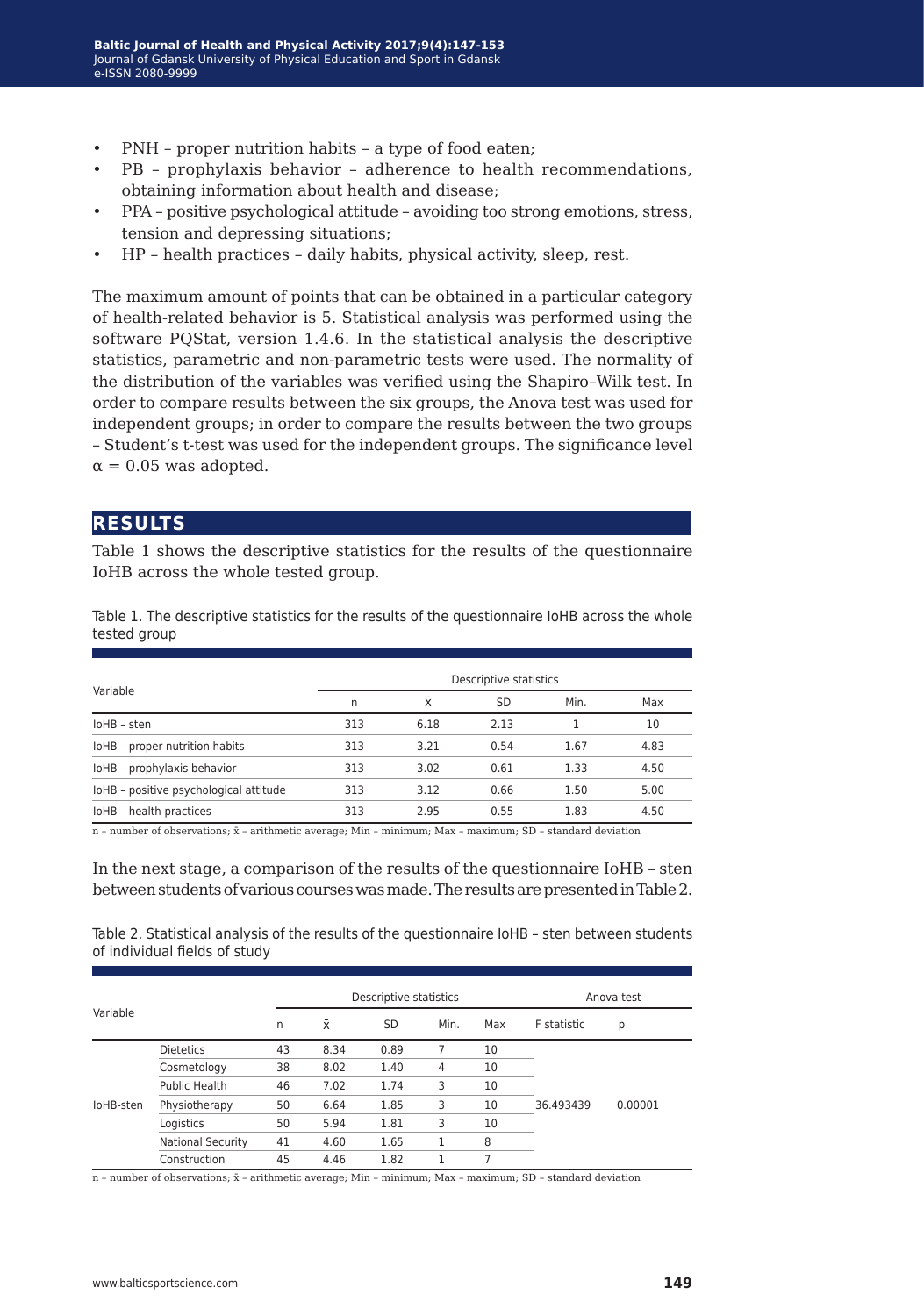By comparing the p-value test of Anova based on statistics (F) with the level of significance  $\alpha = 0.05$ , it was found that there is a statistically important difference in the results of the questionnaire IoHB – sten between the treatment groups.

Table 3 shows the comparison of the results of the questionnaire IoHB – sten between the students of health-related courses and engineering students.

Table 3. The comparison of the results of the questionnaire IoHB – sten between the students of health-related courses and engineering students

|             |                                   |       |           | Descriptive statistics |     |     | t-Student   |         |  |  |
|-------------|-----------------------------------|-------|-----------|------------------------|-----|-----|-------------|---------|--|--|
| Variable    |                                   | n     | $\bar{x}$ | SD                     | Min | Max | t statistic | D       |  |  |
| loHB - sten | health-related fields<br>of study | 177   | 6.76      | 1.74                   | 3.  | 10  | -6.748476   | 0.00001 |  |  |
|             | engineering courses               | - 136 | 5.32      | 2.01                   |     | 10  |             |         |  |  |

n – number of observations; x̄ – arithmetic average; Min – minimum; Max – maximum; SD – standard deviation

By comparing the p-value Student's t-test based on the statistics of the t with the level of significance  $\alpha = 0.05$ , it was found that there is a statistically important difference in the results of the questionnaire IoHB –sten between students of health-related courses and engineering students.

The final stage of the research was to compare the results of the questionnaire IoHB – sten between women and men. The results are presented in Table 4.

Table 4. A comparison of the results of the questionnaire IoHB – sten between women and men

|             |       |     | Descriptive statistics |           |      |     |             | t-Student |  |  |
|-------------|-------|-----|------------------------|-----------|------|-----|-------------|-----------|--|--|
| Variable    |       | n   | x                      | <b>SD</b> | Min. | Max | t statistic | D         |  |  |
| loHB - sten | Women | 159 | 6.44                   | 1.63      |      | 10  |             | 0.006173  |  |  |
|             | Men   | 154 | 5.91                   | 1.84      |      | 10  | $-2.757298$ |           |  |  |

n – number of observations; x̄ – arithmetic average; Min – minimum; Max –maximum; SD – standard deviation

By comparing the p-value Student's t-test based on statistics (t) with the level of significance  $\alpha = 0.05$ , it was found that there is a statistically important difference in the results of the questionnaire IoHB – sten between the women and men.

### **discussion**

In this study, the level of health-related behavior among young adults (21–27 years old) was estimated using the Inventory of Health Behaviors (IoHB) by Z. Juczyński [7]. Throughout the study group an average level of healthrelated behavior was shown (6.18 sten). In analysis of the different categories of health-related behaviors also average results were obtained – the highest score was obtained in the category of "proper nutrition habits" (3.21), and the lowest one in the category "health practices" (2.95).

The diet, next to physical activity, is the most important determinant of human health. Nowadays healthy eating is getting more and more fashionable. Preparing a healthy meal has become less laborious due to the availability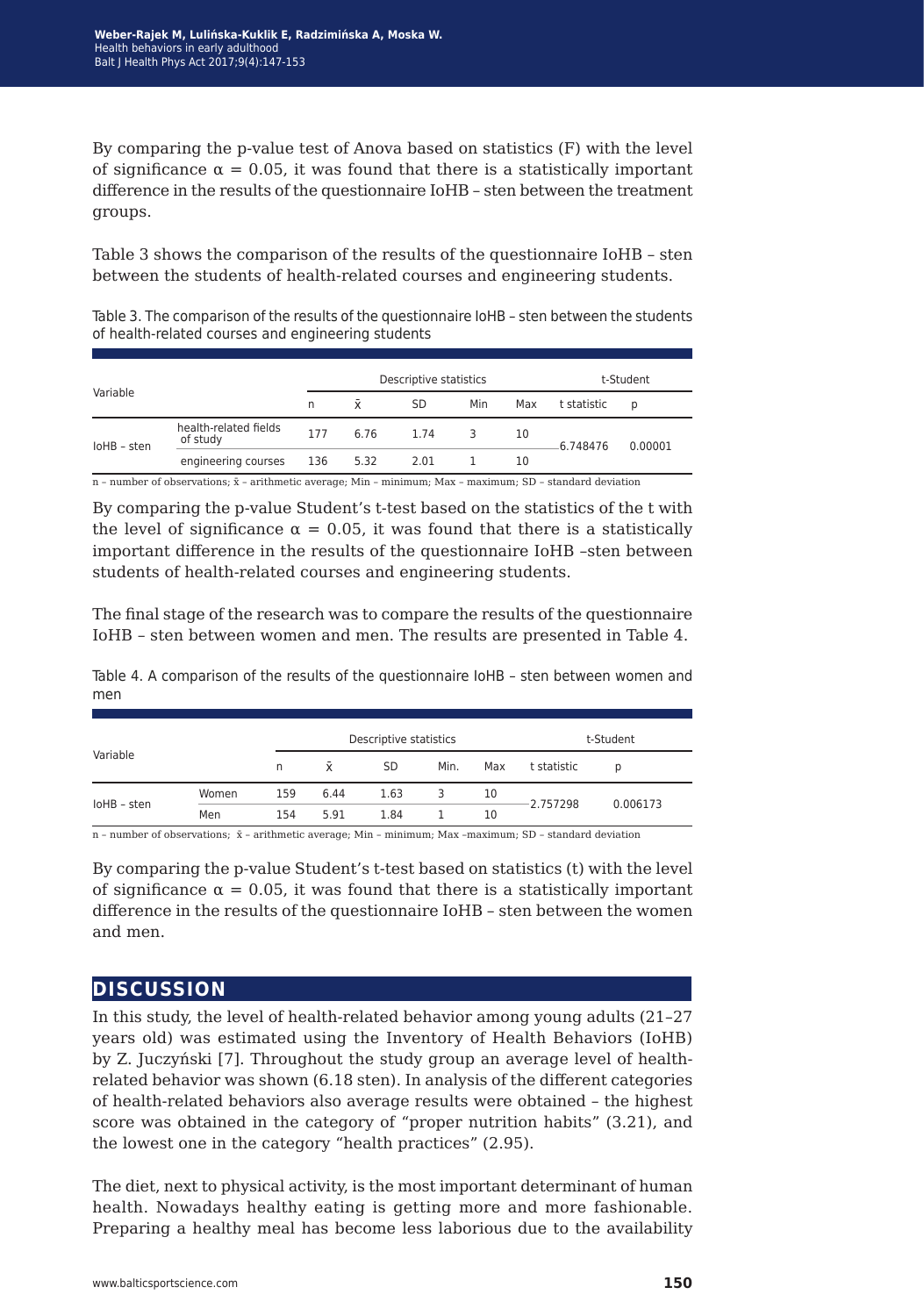of many food products. Many retail chains have introduced healthy food sections; advertising campaigns are run in the media, and there are numerous shows propagating, inter alia, the principles of healthy nutrition. On the other hand, "fast food" networks are still very popular, unfortunately, mostly visited by young people. The determinants of rational nutrition are, inter alia: the number and regularity of meals, a balanced diet, the quality of food products, appropriate time intervals between meals. The principles of healthy eating have evolved over the years. Since 1992, these principles were presented in so-called "pyramids of nutrition". The current version from 2016 is called "the pyramid of nutrition and physical activity" – stressing the role of physical activity in a healthy lifestyle. In this study, physical activity falls in the category "health practices", in which the test group received the lowest scores. The research clearly shows that moderate activity prevents cardiovascular diseases, promotes a reduction of cholesterol and lipid stabilization, has a beneficial effect on the relief of symptoms of depression and anxiety, and improves mental and emotional well-being as a result of increased levels of endorphins in blood [8–13].

In the tested group, average results were also obtained in the category "positive psychological attitude" (3.12), which involves avoiding too many emotions, stress, tension and depressing situations. Many epidemiological studies on the state of mental health prove that the number of young people suffering from mental problems – those related to the pace of life, stress and emotional problems – is growing rapidly in the world [14–17].

Because the tested group comprised students of higher education from Bydgoszcz, the aim to answer the question whether the level of health behaviors differentiates health-oriented students from engineering students was also achieved. The highest level of health behaviors has been shown in students of Dietetics (8.34 sten) and further in students of Cosmetology (8.02 sten), Public health (7.02 sten), Physiotherapy (6.64 sten). Significantly lower results were achieved in engineering students – Construction (4.46 sten), National Security (4.60 sten), Logistics (5.94). Similar results were obtained in our previous studies [18, 19] and studies of other authors [20–24]. The higher level of health behavior in the group of health-oriented students raises the question whether this result is a consequence of the study program, or vice versa – young people with more awareness of health behaviors choose the appropriate fields of study. For this purpose, it would be advisable to conduct diachronic research consisting in the examination of students of the first year and repeating the study during the last year at the university.

In this study, the level of health-related behavior of women and men was also compared. Significant statistical differences have been shown – women's results were higher than the results of men. Similar results can be found in the literature of the subject. Studies show that women care more about their health and undertake preventive behaviors [25–27].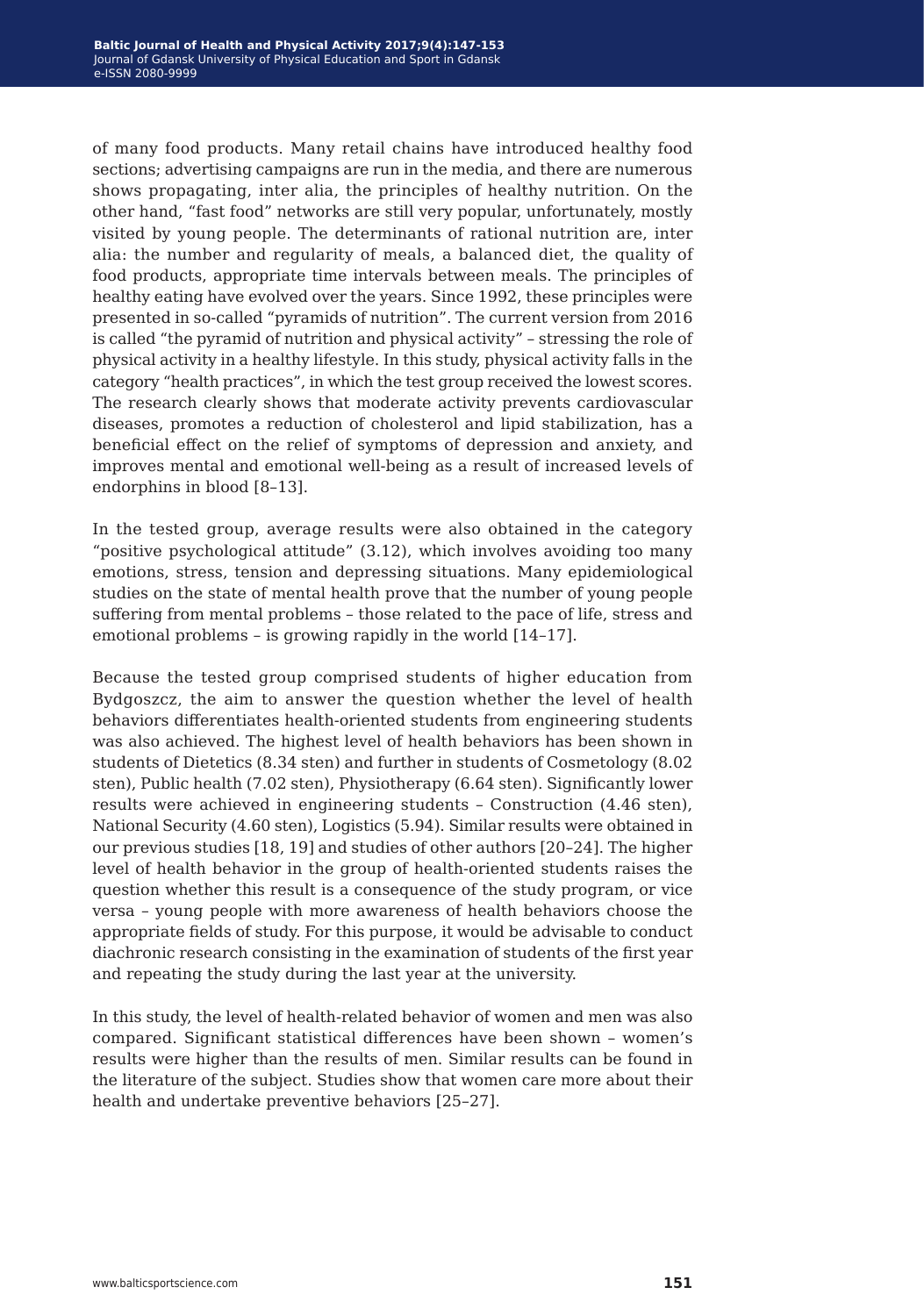#### **conclusions**

- 1. The average level of health behaviors was demonstrated in the whole research group.
- 2. Students from majors related to health demonstrated significantly higher levels of health behaviors compared to engineering students.
- 3. The results for women were higher than men's results.
- 4. Special attention should be paid to health education of young people in order to form proper pro-health attitudes.

#### **references**

- [1] Rozporządzenie Rady Ministrów z dnia 4 sierpnia 2016 r. ws. Narodowego Programu Zdrowia na lata 2016–2020. [Regulation of the Council of Ministers Council of 4 August 2016 on the National Health Program 2016–2020]. Polish.
- [2] Wysocki MJ, Miller M. Paradygmat Lalonde'a, Światowa Organizacja Zdrowia i nowe zdrowie publiczne. [Lalonde paradigm, World Health Organization and new public health]. Przegl Epidemiol 2003;57:505-512. Polish.
- [3] Bee H. Psychologia rozwoju człowieka. [Psychology of human development]. Poznań: Wydawnictwo Zysk i S-ka, 2004. Polish.
- [4] Calear AL, Christensen H. Systematic review of school-based prevention and early intervention programs for depression. J Adolesc. 2010;33(3):429-438. https://doi.org/10.1016/j.adolescence.2009.07.004
- [5] Costello DM, Swendsen J, Rose JS, Dierker LC. Risk and protective factors associated with trajectories of depressed mood from adolescence to early adulthood. J Consult Clin Psychol. 2008;76(2):173- 183. https://doi.org/10.1037/0022-006x.76.2.173
- [6] Hefner J, Eisenberg D. Social support and mental health among college students. Am J Orthopsychiatr. 2009; 79: 491-499. https://doi.org/10.1037/a0016918
- [7] Juczyński Z. Narzędzia pomiaru w psychologii i promocji zdrowia. [Tools of measurement in psychology and health promotion]. Warszawa: Pracownia Testów Psychologicznych, 2001. Polish.
- [8] Łaszek M, Nowacka A, Gawron-Skarbek A, Szatko F. Negatywne wzorce zachowań zdrowotnych studentów. Część II. Aktywność ruchowa i nawyki żywieniowe. [Negative patterns of student health behavior. Part II. Physical activity and eating habits]. Probl Hig Epimiol 2011;92(3):461-465. Polish.
- [9] Willett WC, Stampfer MJ. Current evidence on healthy eating. Ann Rev Publ Health. 2013;34:77-95. https://doi.org/10.1146/annurev-publhealth-031811-124646 .
- [10] Bhammar DM, Angadi SS, Gaesser GA. Effects of fractionized and continuous exercise on 24-h ambulatory blood pressure. Med Sci Sports Exerc. 2012;44(12):2270-2276. https://doi.org/10.1249/ mss.0b013e3182663117 .
- [11] Shamah Levy T, Morales Ruán C, Amaya Castellanos C, Salazar Coronel A, Jimenez Aguilar A, Mendez Gomez Humaran I. Effectiveness of a diet and physical activity promotion strategy on the prevention of obesity in Mexican school children. BMC Publ Health. 2012;12(1):152-155. https:// doi.org/10.1186/1471-2458-12-152
- [12] Hamer M, Stamatakis E, Steptoe A. Dose-response relationship between physical activity and mental health: the Scottish Health Survey. Br J Sports Med. 2009;43(14):1111-1114. https://doi.org/10.1136/ bjsm.2008.046243 .
- [13] Erickson K, Michelle W, Voss M, et al. Exercise training increases size of hippocampus and improves memory. PNAS. 2011;108(7):3017-3022. https://doi.org/10.1073/pnas.1015950108 .
- [14] Jurewicz I. Mental health in young adults and adolescents supporting general physicians to provide holistic care. Clin Med (Lond). 2015;15(2):151-154. https://doi.org/10.7861/clinmedicine.15-2-151
- [15] Olfson M, Druss BG, Marcus SC. Trends in mental health care among children and adolescents. N Engl J Med. 2015;372(21):2029-2038. https://doi.org/10.1056/nejmsa1413512 .
- [16] David-Ferdon C, Kaslow NJ. Evidence-based psychosocial treatments for child and adolescent depression. J Clin Child Adolesc Psychol. 2008;37:62-104. https://doi.org/10.1080/15374410701817865
- [17] Erath SA, Keiley MK, Pettit GS, Lansford JE, Dodge KA, Bates JE. Behavioral predictors of mental health service utilization in childhood through adolescence. J Dev Behav Pediatr. 2009;30:481-488.
- [18] Radzimińska A, Weber-Rajek M, Lulińska-Kuklik E, Kaźmierczak U, Moska W. Academic youth's health behavior. Phys Educ Students. 2016;6:55-62.
- [19] Weber-Rajek M, Baumgart M, Michalski A, Radzimińska A, Goch A, Lulińska-Kuklik E, Zukow W. Student's health behaviors – own research. J Educ Health Sport. 2015;5 (9):647-662.
- [20] Haddad LG, Malak MZ. Smoking habits and attitudes towards smoking among university students in Jordan Int J Nurs Stud. 2002;39(8):793-802. http://dx.doi.org/10.1016/S0020-7489(02)00016-0 .
- [21] Baska T, Straka S, Mad'ar R. Smoking habits in university students in Slovakia. Cent Eur J Public Health. 2000;8(4):245-248.
- [22] Han MY, Chen WQ, Wen XZ, Liang CH, Ling WH. Differences of smoking knowledge, attitudes, and behaviors between medical and non-medical students. Int J Behav Med. 2012; 19(1):104-110. https:// doi.org/10.1007/s12529-010-9140-7